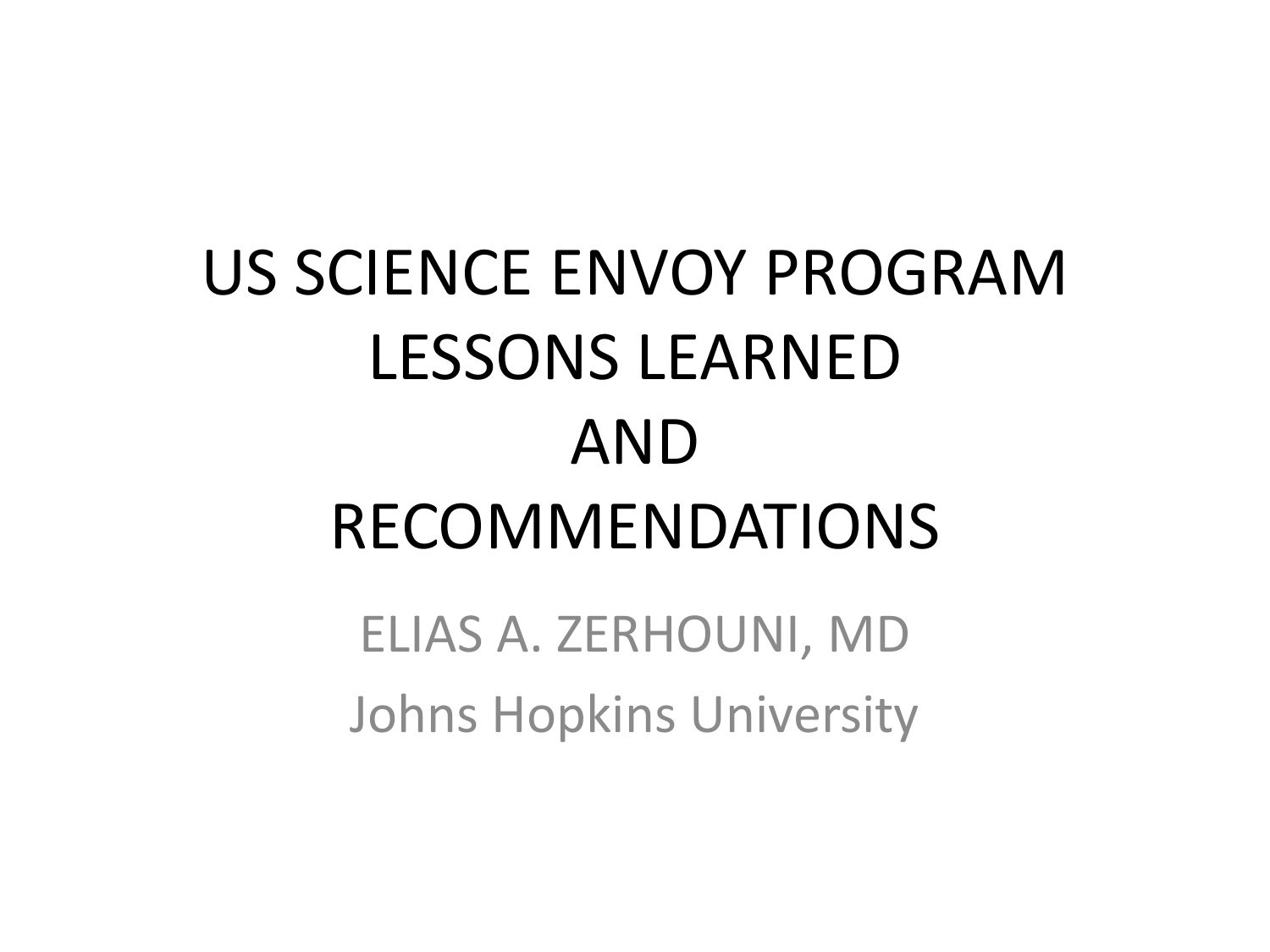# PERCEPTION AND RECEPTION in the Gulf and North Africa regions

- All governments and institutions in the region see progress in S&T as essential to their future.
- The US is uniformly seen as the example to follow and the preferred country to partner with for Science and Technology
- Since 9/11 due to visa and security issues most of these countries have sought to diversify their S&T relationships and collaborations towards Europe and Asia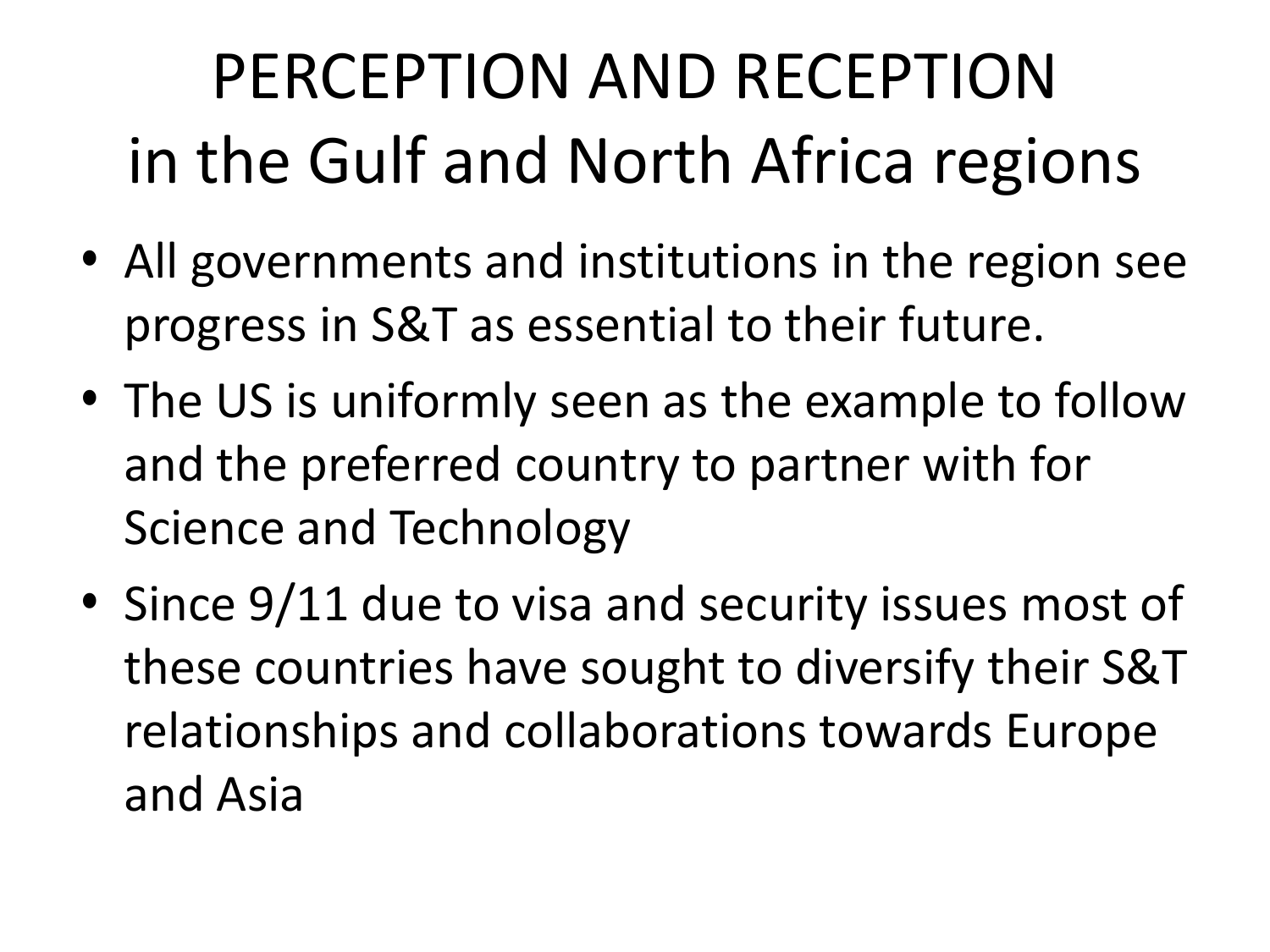# The Science Envoy Program

- Extremely well received from grassroots contacts with to high level meetings and from students to heads of state.
- A statement from the Obama administration for positive re-engagement
- Personal credibility and contacts of the Envoy was key!
- Skepticism as to "reality" of the effort.
- Public Diplomacy vs Tangible new era in S&T diplomacy
- High positives but will we follow through?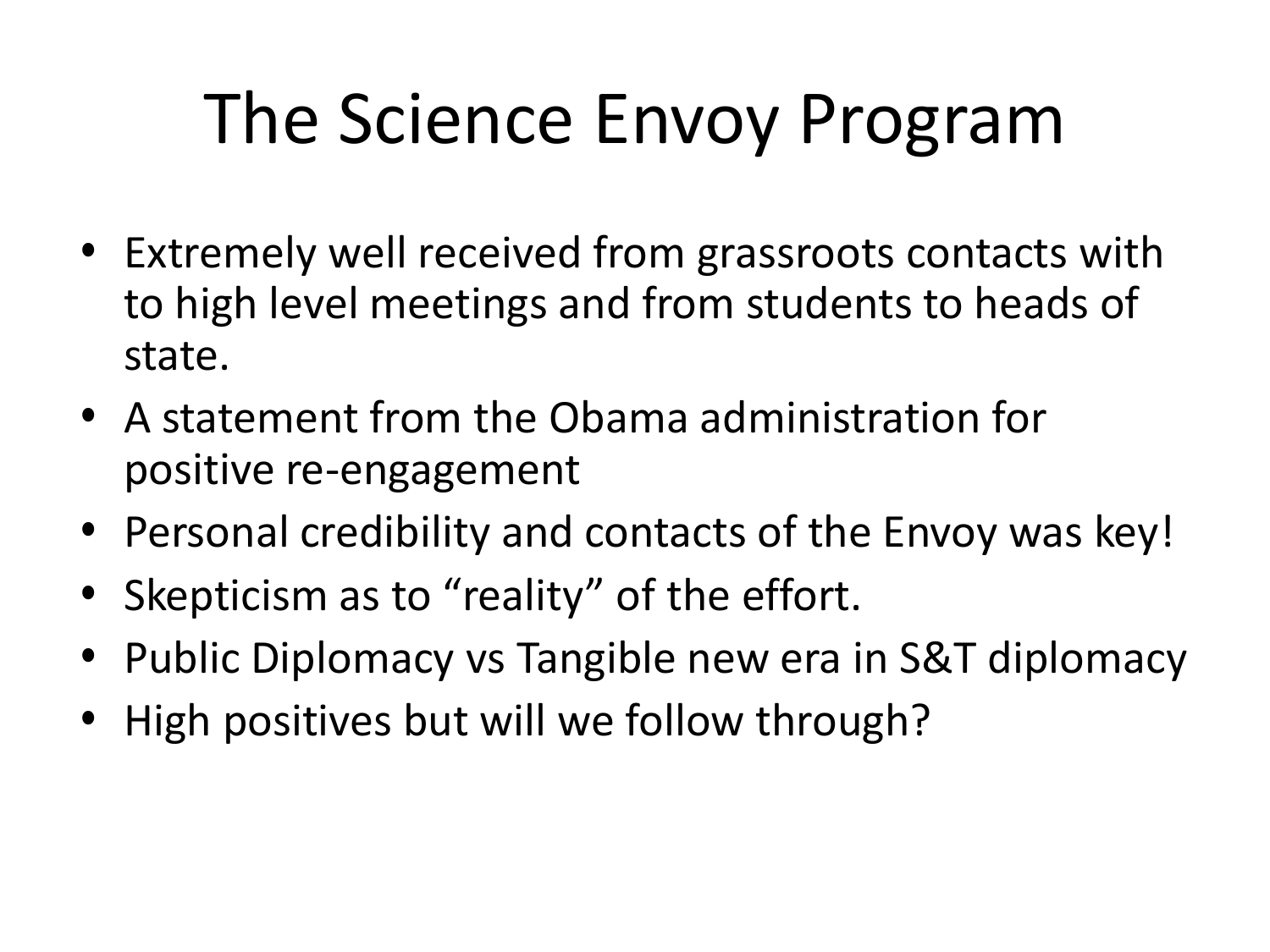# The common themes

- Greater connectivity and direct interactions with US educational system
	- Sustained pairing from scientists to scientists
	- Easier exchanges- students and faculty
	- Partnering for centers of excellence in relevant priority areas
		- Water, food and energy security
		- Health environment
		- Science policy training and know how to establish evidence based and MERIT based systems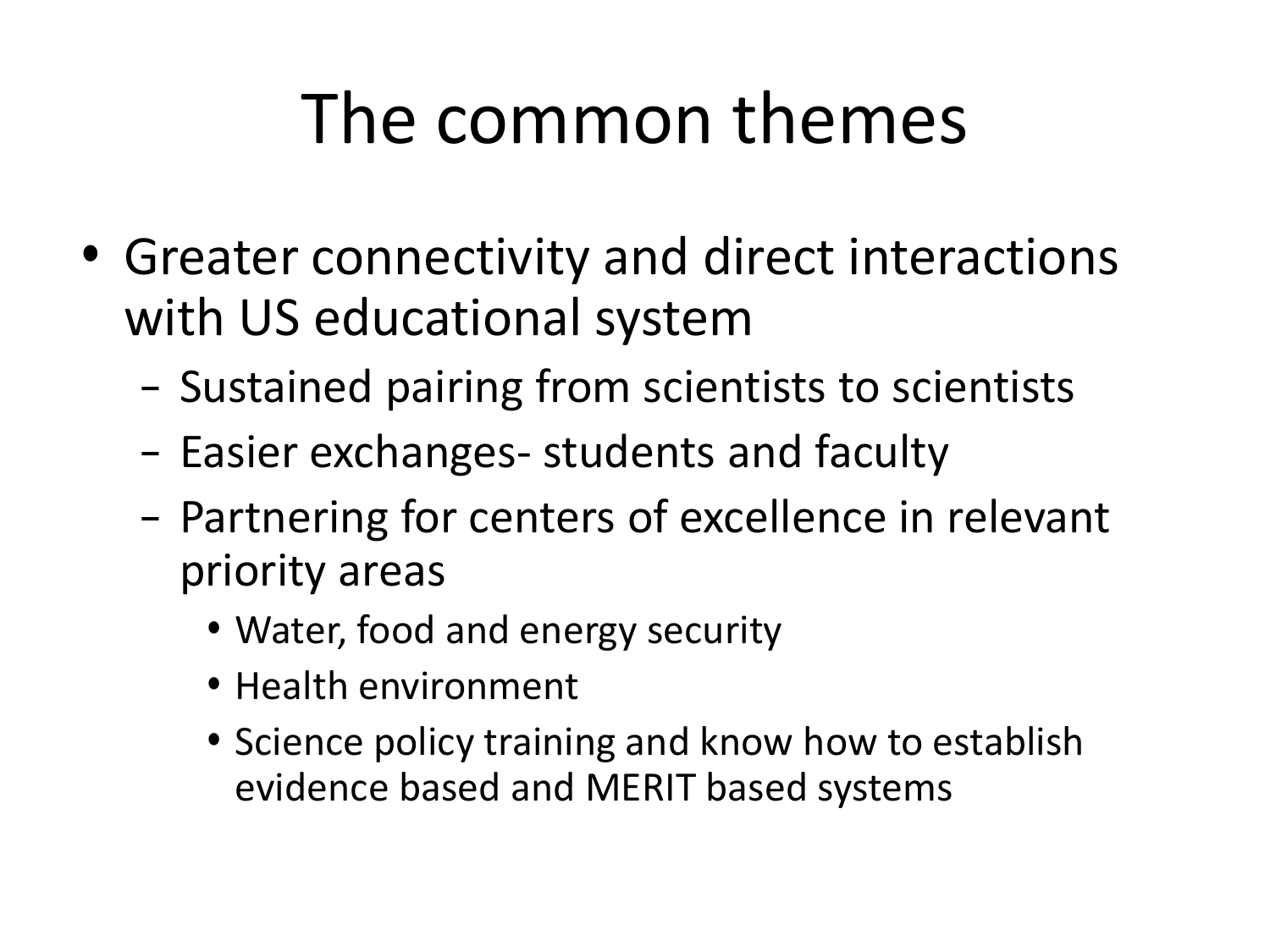# The common needs

- English education
- More user-friendly Knowledge and Know-How sharing mechanisms
- STEM education programs from primary schools onward
- Lack of qualified teachers
- Young Population and demographic pressures tax educational system
- How to establish a stronger scientific culture of inquiry as opposed to rote learning
- Creating synergies across countries in the region is difficult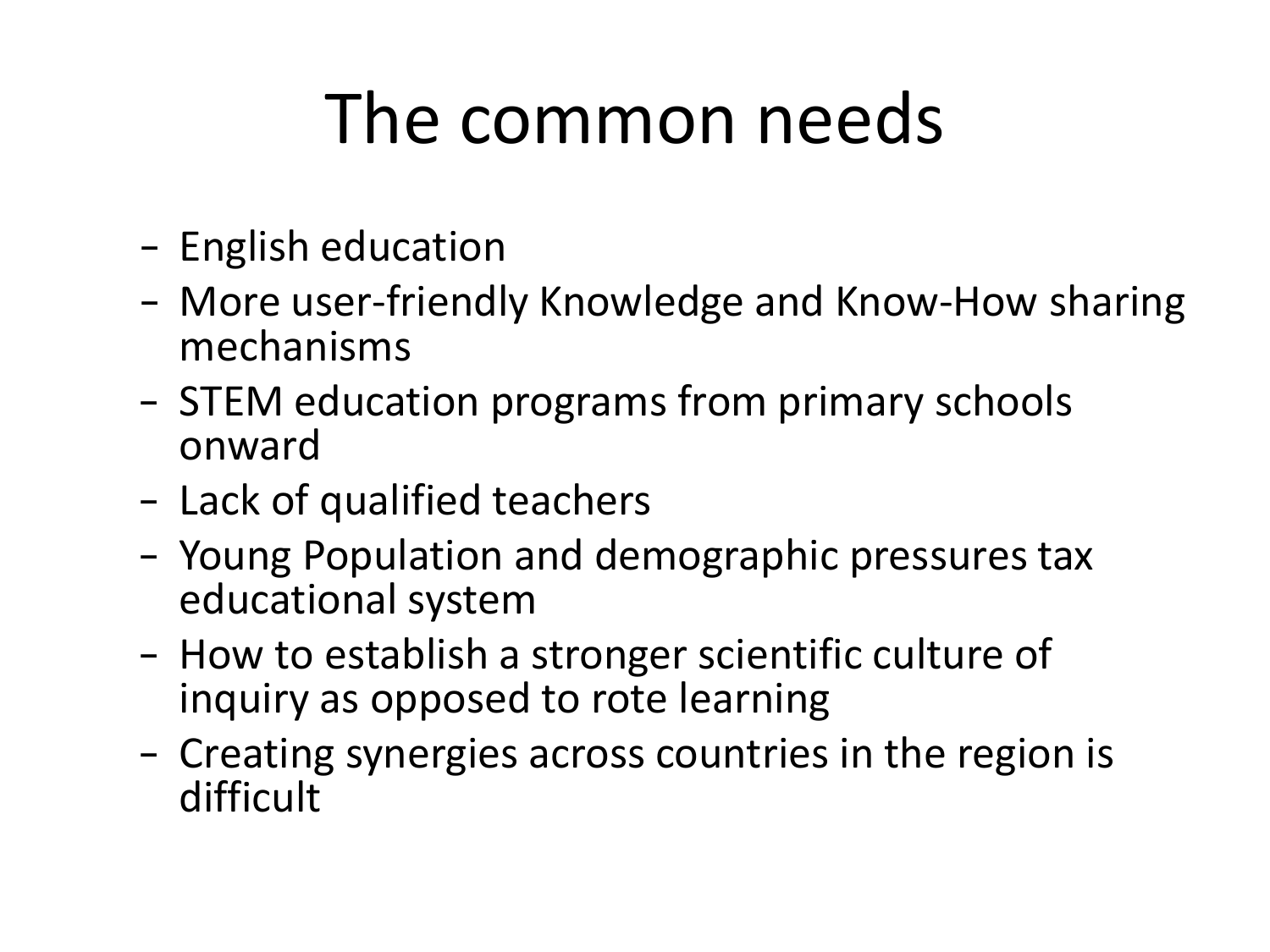#### Observations and Recommendations

- The science envoy program should be maintained if we can show tangible progress in execution.
- It is an inexpensive diplomatic tool to enhance relationships across the board
- It should be extended to other regions
- It cannot work unless it builds on greater scientists to scientists and Institution to Institution interactions
- Should be based on Merit and Competitive Funding not just "diplomatic" consideration
- Partnering and co-funding with states in the region is possible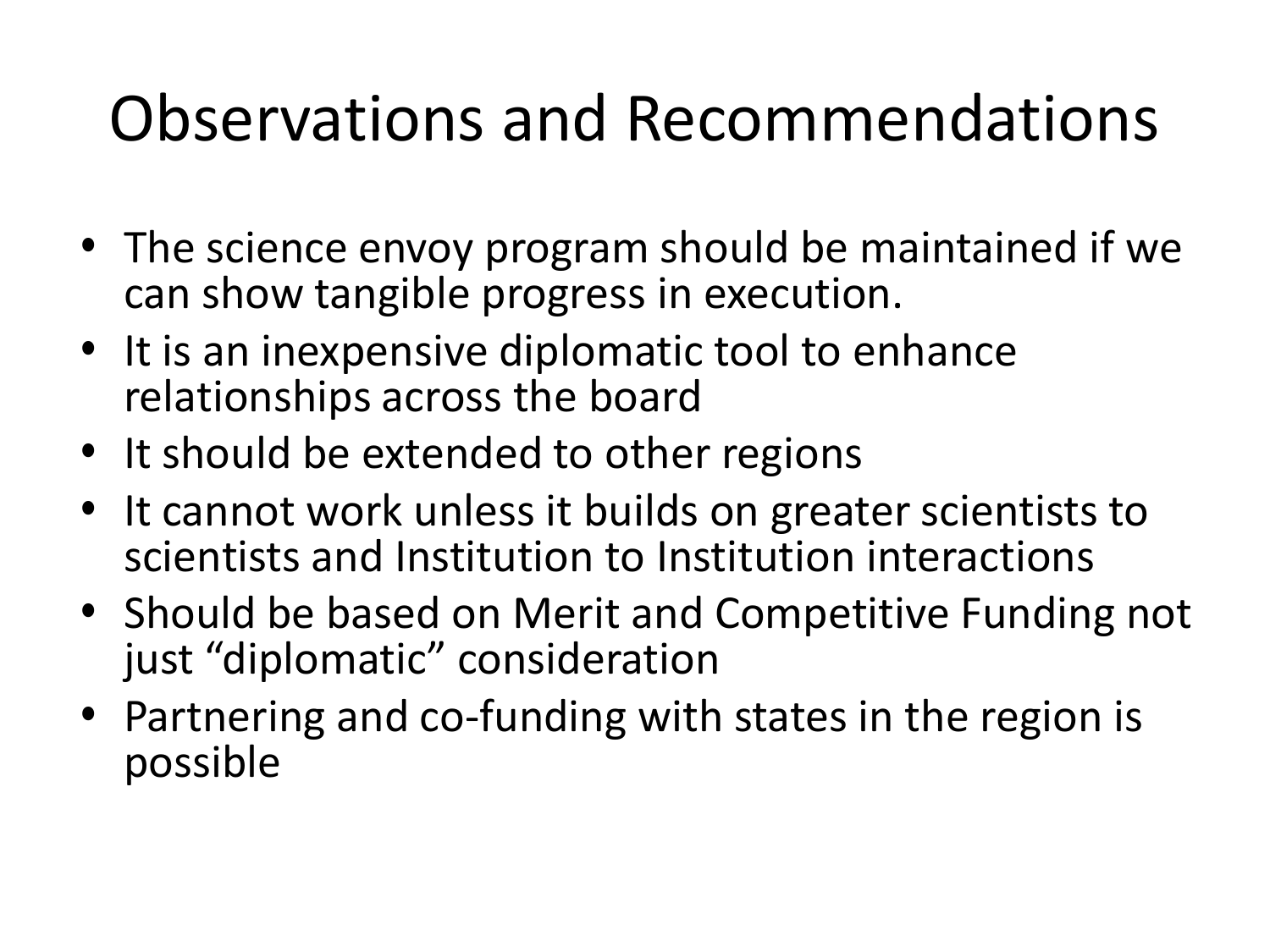# Specific Recommendations

- Find ways to create sustainable exchange programs
- Centers of Excellence
- Lead a Global Knowledge Sharing Initiative in Science and Technology
	- Electronic libraries
	- Broadband access
	- A Platform for education- a global e-Learning resource for high quality programs
	- A teach the teacher platform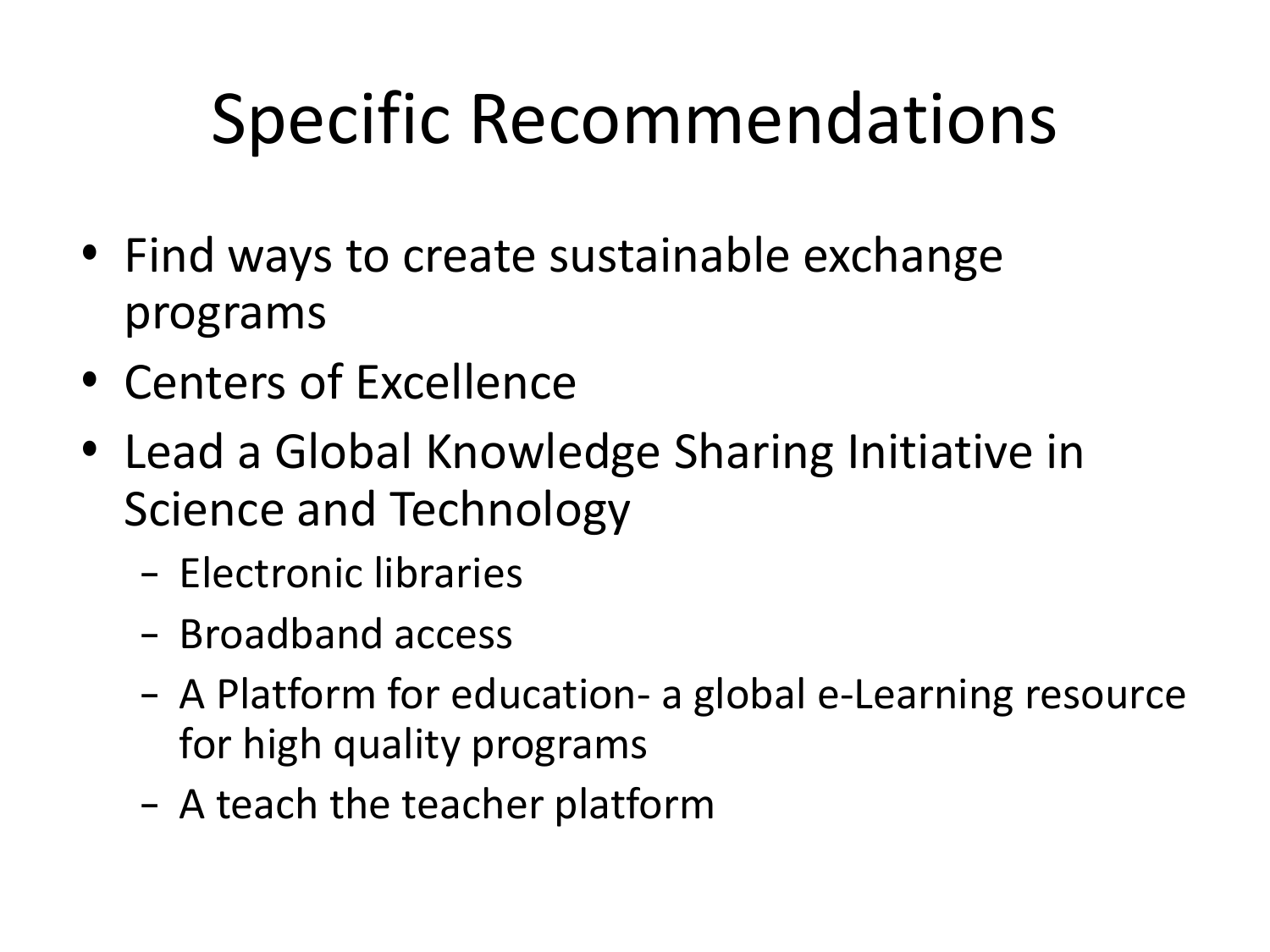## Issues to Address

- The Perception (and reality) that US efforts are often fragmented and not predictable
	- Many visits and MOU "fatigue"
	- S and T agreements without funding
	- Complex interactions and lack of coordination across our own agencies
	- Difficulty in having a single point of empowered contact for US-Country interactions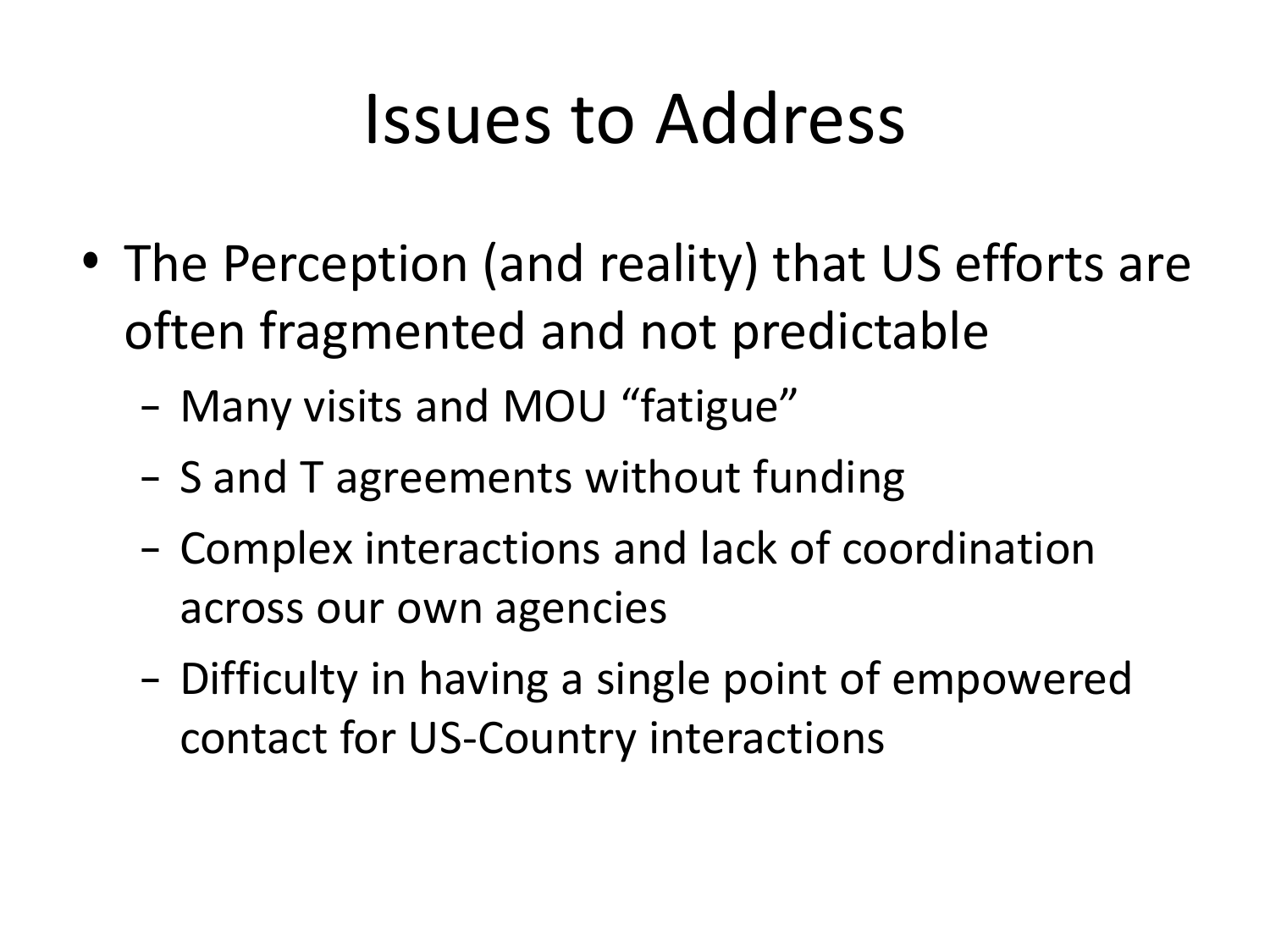# The issue of Information and Communication Technologies Focus in the US

- A Core recommendation of the current envoys is to create a US led initiative to create a platform for a global Virtual Community for Knowledge Sharing in S&T.
- The US has the expertise, talent and global companies that are leaders in the field
- Yet, there is no single point for policy and coordination across the USG.
- SHOULD PCAST lead an effort to better understand our posture in that regard.
- Should this be considered as core US initiative in the domain of S&T diplomacy and cooperation?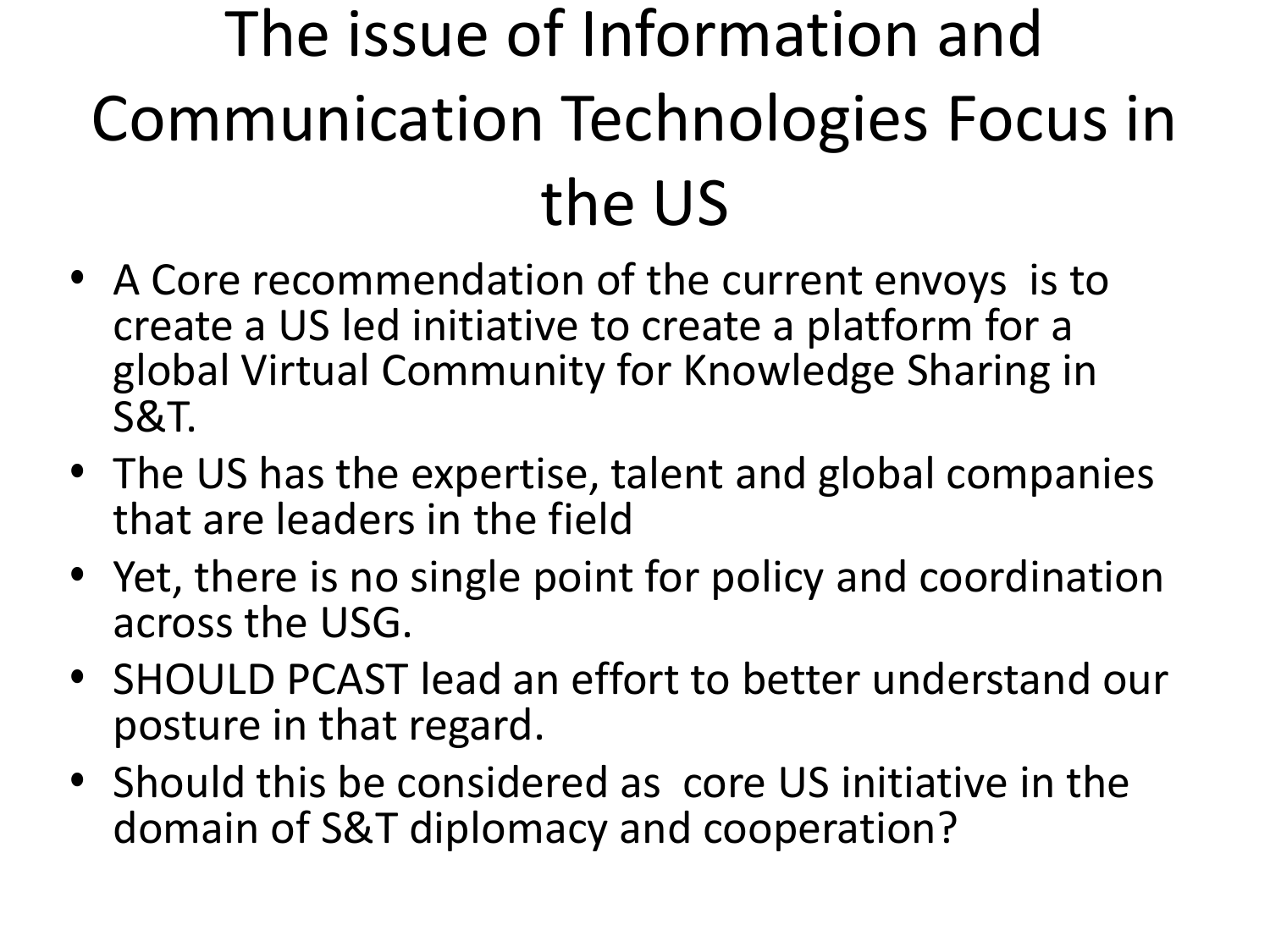#### THE OSTP CHALLENGE

US Science Agencies

**OSTP**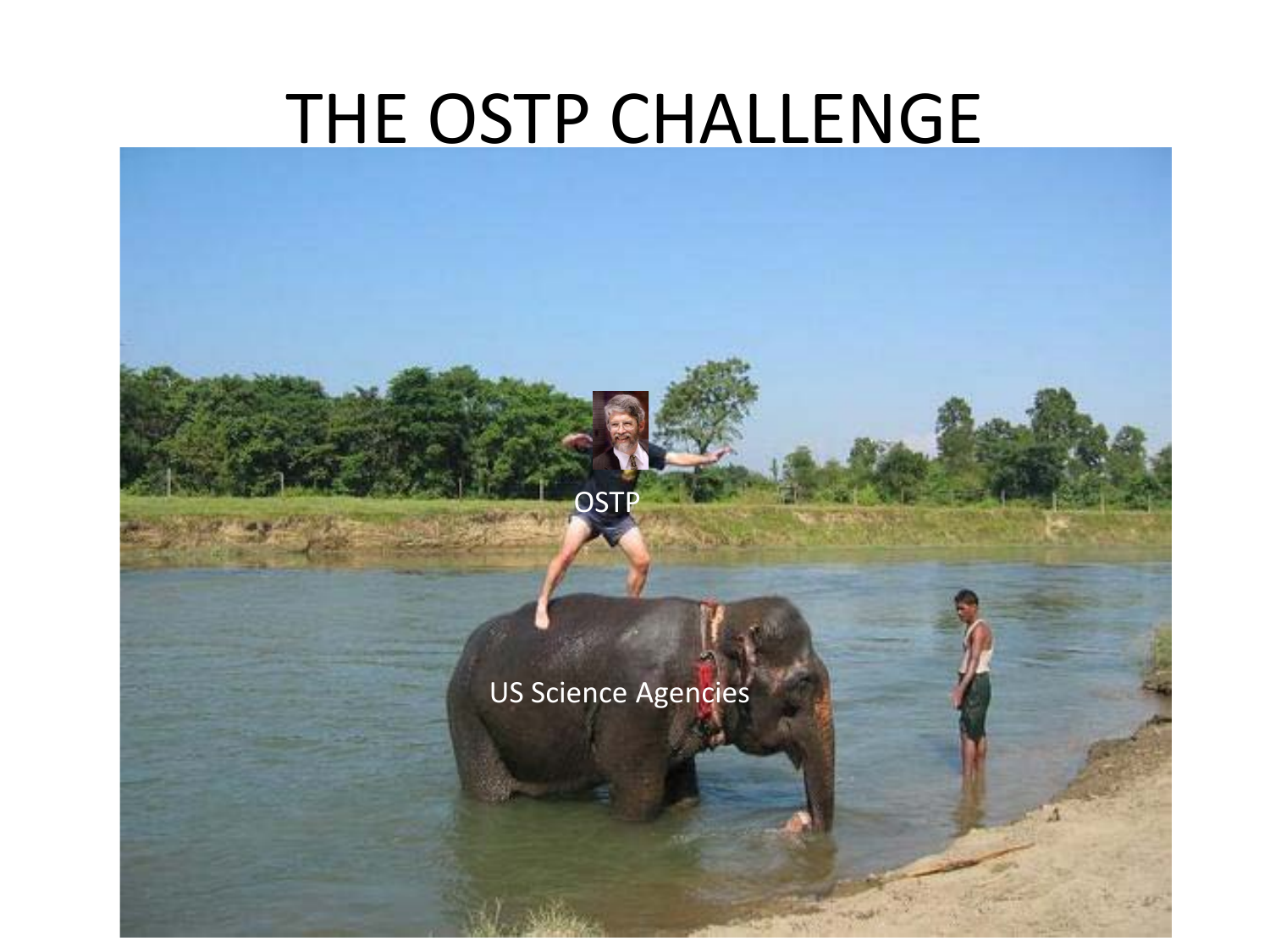# Recommendations to PCAST

- How do we build trust?...Greater predictability
- How to coordinate better our international S&T activities
	- Comparative analysis from our own and other countries
- Evaluate and advise on building a US coherent ICT Strategy
- How to identify sustained budget streams to underlie long term S&T relationships- grant mechanisms
- An underused unique asset the "scientific" Diaspora in the US. What is it, how can we leverage it.